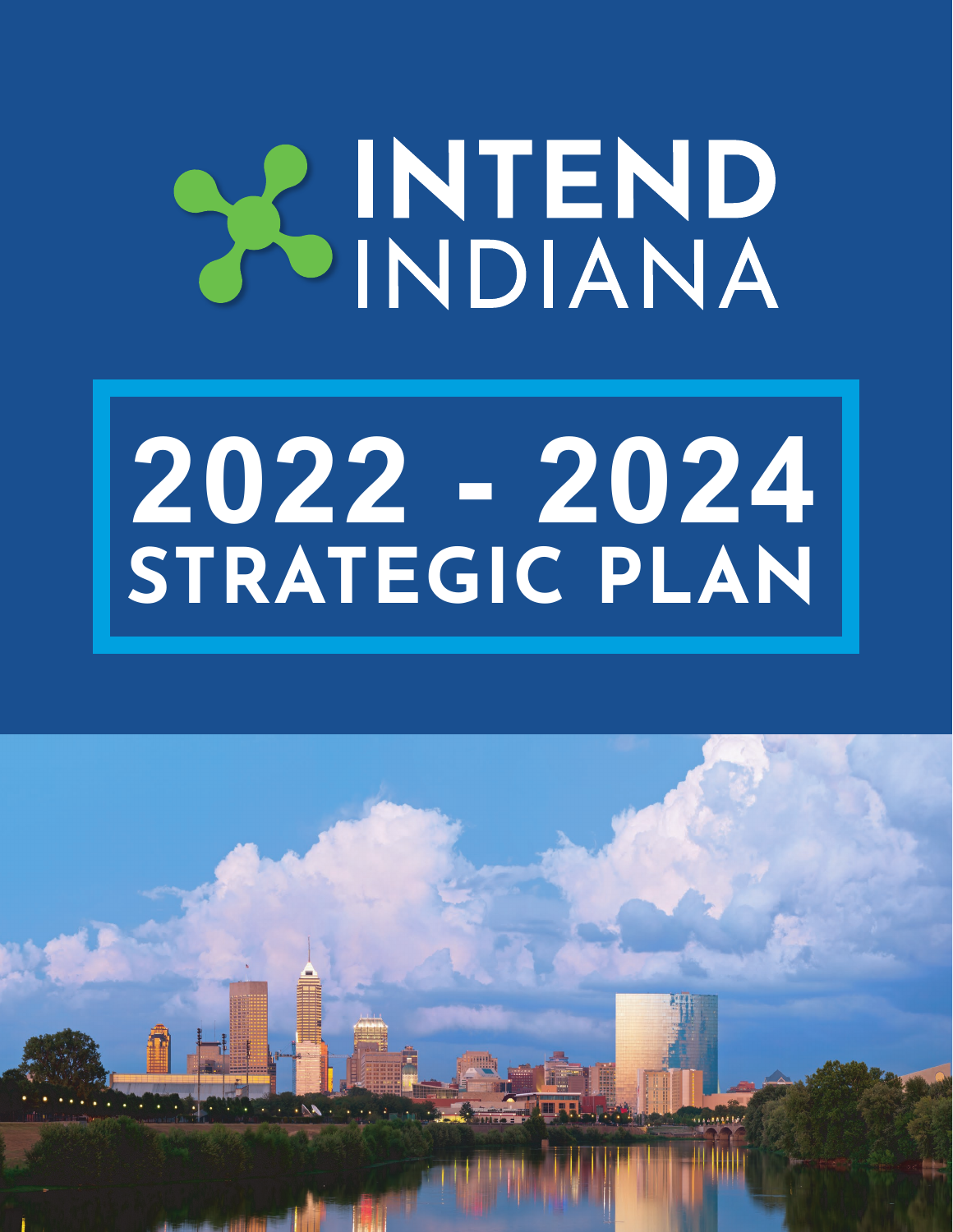

# **2022-2024 STRATEGIC PLAN**

The Strategic Plan outlines many of the priorities and activities that Intend Indiana will pursue over the next three years. While a strategic plan is designed as a framework to both codify and focus our efforts, it is also a commitment to the community about how we plan to pursue our mission. That commitment starts with transparency, which is why we refined our Vision, Mission, and Values to more concisely articulate who we are, what we do, and how we do it.

Our Strategic Plan also reflects our belief that effective community development is the result of collaboration, common purpose, and shared responsibility. These principles are enriched by a commitment to diversity, equity, and inclusion – internally and externally. Over the next several years, we are committed to continually and intentionally examining our governance, staffing, programs, and partnerships and make meaningful change where needed. We will also continue to refine and define our DEI position as we learn and grow.

We look forward to facing the challenges and opportunities over the next several years.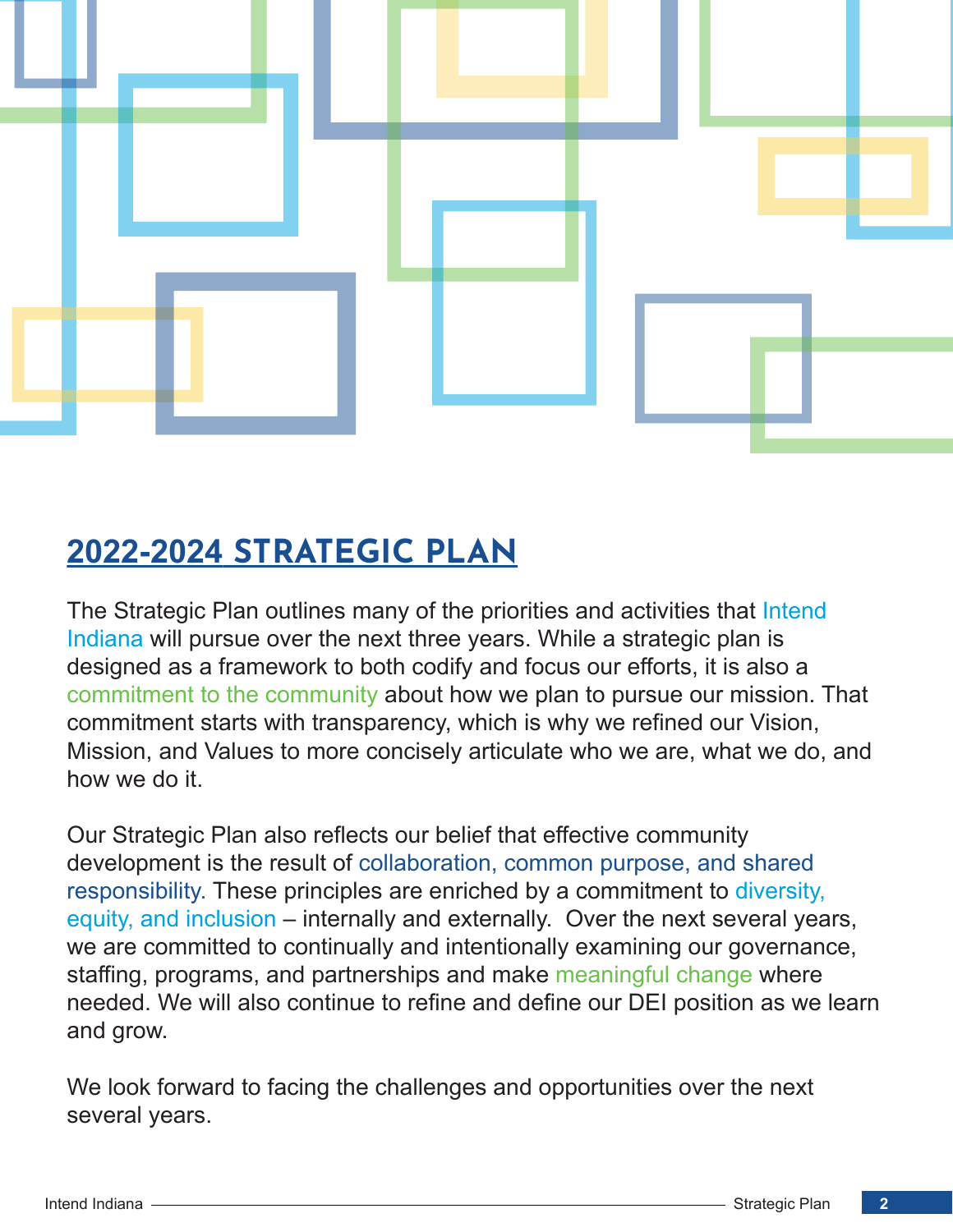# **OUR VISION**

Intend Indiana envisions communities where quality of life, access to housing, and economic opportunities are not determined by race, socioeconomic background, or zip code. The communities support impactful partnerships that increase access to opportunities in ways that are equitable and inclusive.

## **OUR MISSION**

Intend Indiana advances comprehensive community development through innovative financing and development solutions that create and preserve affordable housing, support neighborhood revitalization efforts, and foster small business development.

### **OUR VALUES**